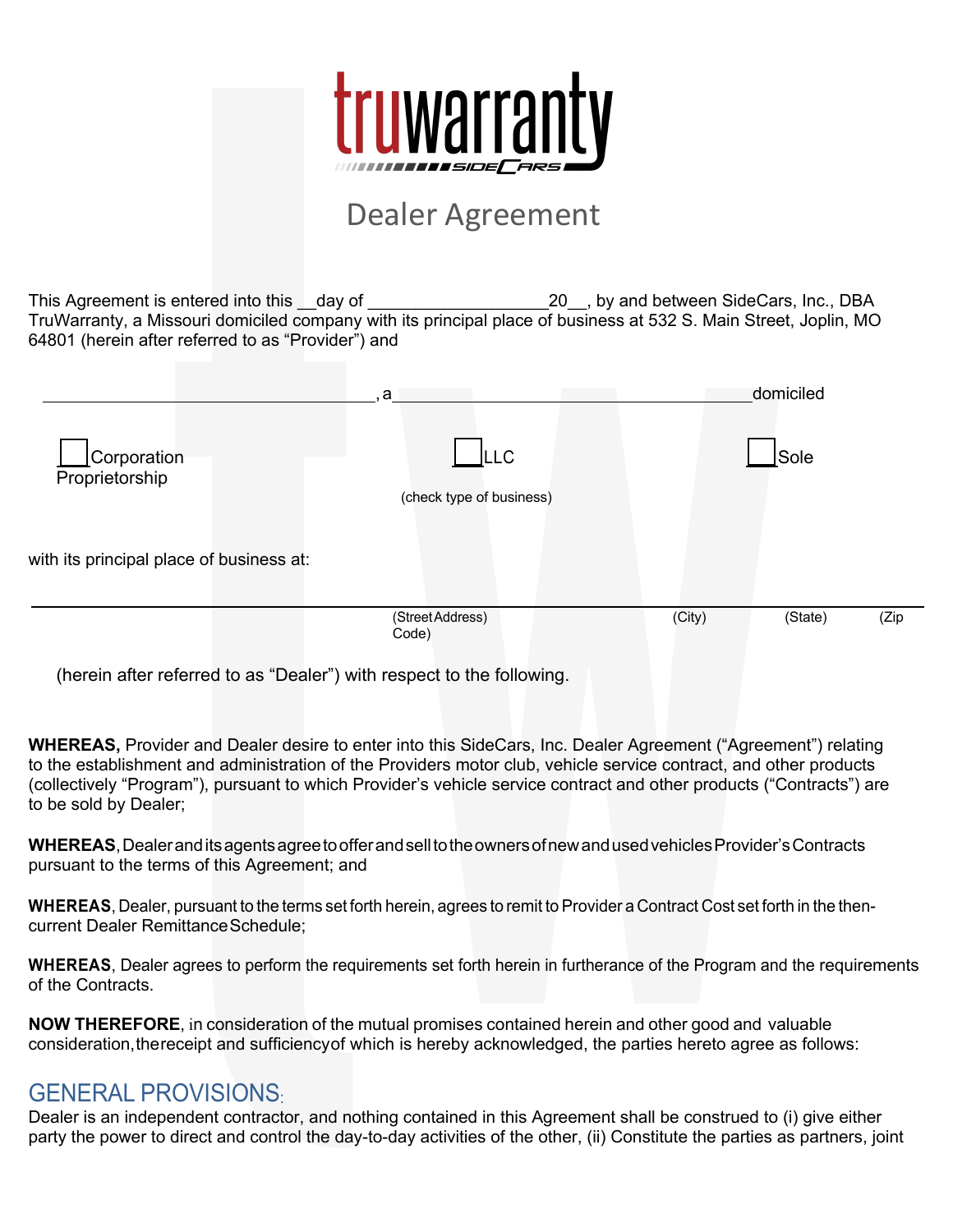ventures, co-owners or otherwise, or(iii) allow Dealer to create or assume any obligation on behalf of Provider for any purpose whatsoever. Dealer is not an employee of Provider and is not entitled to any employee benefits. Dealer shall be responsible for paying all income taxes and other taxes charged to Dealer on amounts earned hereunder. All financial and other obligations associated with Dealer's business are the sole responsibility of the Dealer

In consideration of the services rendered by Dealer, Provider agrees to pay Dealer a commission equal to the amount of the retail price of the Contract less the Contract Cost as set forth in the then- current Dealer Remittance Schedule. Dealer may retain its commissions from each sale before remitting the Contract Cost to Provider. Commission shall be payable only one time per Contract. Each party agrees to maintain accurate books and records documenting transactions under the Program, and to provide all assistance necessary to enable the other to prepare accurate accounting for such transactions.

#### Indemnification

The Provider shall indemnify and hold harmless the Dealer from and against any and all costs, expenses (including reasonable attorneys' fees), losses, claims, damages, injury and liabilities ("Losses") incurred by the Dealer to the extent that such cost, expense, loss, claim, damage, injury or liability arises out of (i) any material breach by the Provider of its representations, warranties and covenants contained in this Agreement, or (ii) the willful misconduct or gross negligence of the Provider in the performance of its duties under this Agreement.

The Dealer shall indemnify and hold harmless the Provider from and against any and all Losses to the extent that such Losses arise out of (i) any material breach by the Dealer of its representations, warranties and covenants contained in this Agreement and(ii)the willful misconduct or gross negligence of the Dealer in the performance of its duties under this Agreement.

In case any action is brought against a party (the "Indemnifying Party") for indemnification under this section and the Indemnifying Party notifies the other party (the "Indemnified Party") of the commencement thereof, such Indemnifying Party will assume the defense thereof and will retain counsel mutually agreeable to such Indemnified Party, and except as provided below, such Indemnifying Party will not be liable to such Indemnified Party under this section for any legal or other expenses incurred by such Indemnified Party or (ii) for any legal or other expenses incurred by such indemnified party in connection with the defense thereof subsequent to such Indemnifying Party's assumption of the defense. In any such proceeding the Indemnified Party shall have the right to retain its own counsel at its own expense. Notwithstanding the foregoing, the Indemnifying Party shall pay the reasonable fees and expenses of counsel retained by such Indemnified Party in the event (i) such Indemnifying Party and the Indemnified Party shall have mutually agreed to the retention of such counsel, (ii) such Indemnified Party has reasonably concluded (based on advice of counsel) that there may be legal defenses available to it or other indemnified parties that are different from or in addition to those available to such Indemnifying Party, or (iii) the named parties to any such proceeding (including any impleaded parties) include both such Indemnifying Party and such Indemnified Party and representation of both parties by the same counsel would be inappropriate due to actual or potential differing interests between them. An Indemnified Party will not, without the prior written consent of the Indemnifying Party, settle or compromise or consent to the entry of any judgment in any pending or threatened claim, action or proceeding for which indemnification may be sought here under unless such settlement, compromise or consent includes an unconditional release of the Indemnifying Party from all liability arising out of such claim, action or proceeding, and which settlement in each case must include reasonable confidentiality provisions and must not include any admission of liability adverse to such Indemnifying Party. The Indemnifying Party will not, without the prior written consent of the Indemnified Party (which consent shall not be unreasonably withheld or delayed), settle or compromise or consent to the entry of any judgment in any pending or threatened claim, action or proceeding for which indemnification may be sought hereunder unless such settlement, compromise or consent includes an unconditional release of such indemnified party from all liability arising out of such claim, action or proceeding, and which settlement in each case must include reasonable confidentiality provisions and must not include any admission of liability adverse to such Indemnified Party.

TheprovisionsofthissectionshallsurvivetheterminationofthisAgreementforlatterof one(1)yearafterthe Agreement TerminationDateorone(1)yearafterallContractshaveexpired andallclaimsthereonhavebeen adjudicatedand paid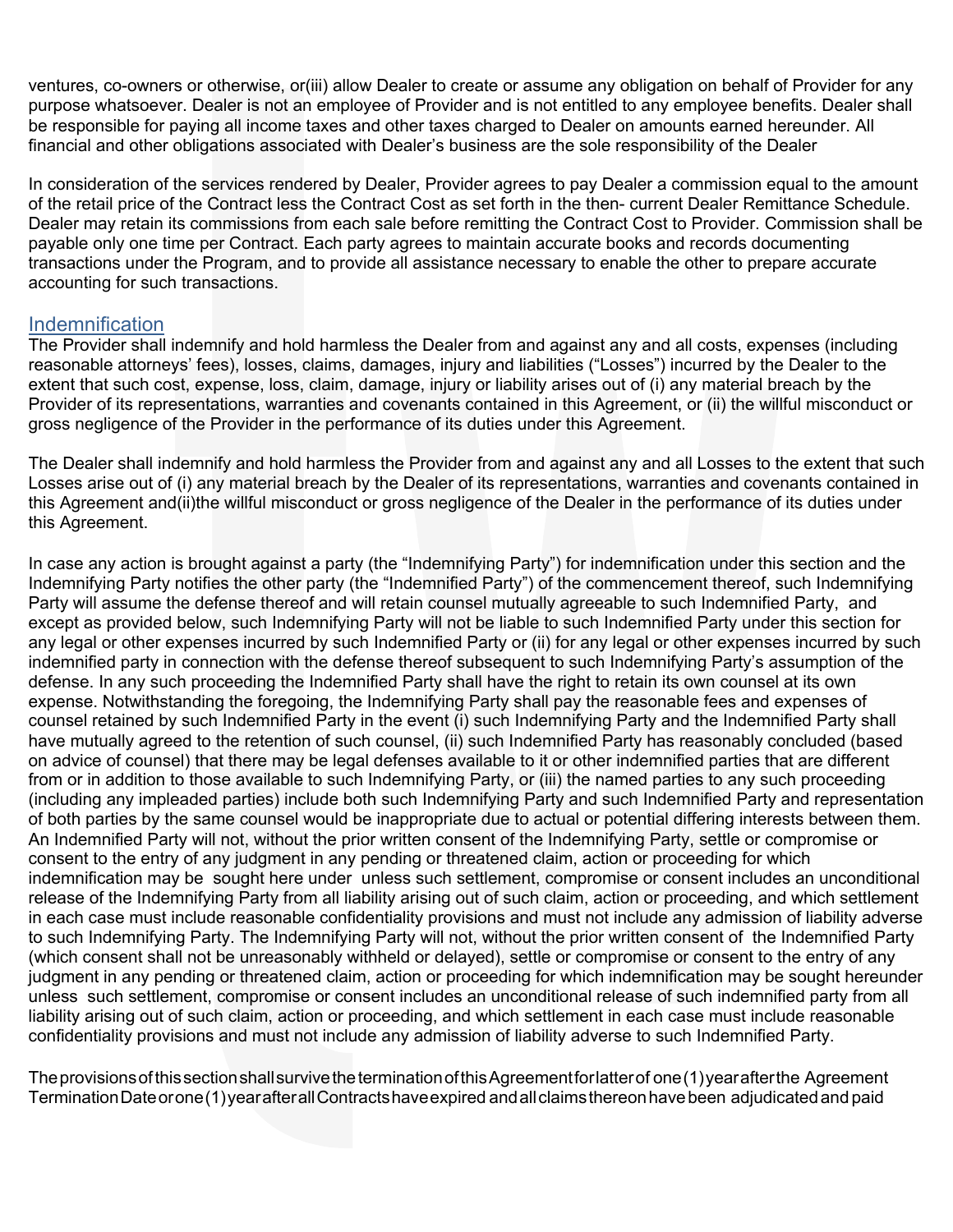#### THE DEALER:

Agrees to offer Contracts to its qualified new and used vehicle customers ("Purchasers") on all eligible vehicles, including vehicles that are financed or leased, during the term of this Agreement. Dealer acknowledge that much of the information acquired during the term of this Agreement may consist of Confidential Information. "Confidential Information" shall mean (i) proprietary information of either Party;(ii) information marked or designated by either Party as confidential;

(iii) information which is known, or reasonably should be known, to a Party to be confidential information of the other Party; and (iv) information provided to a disclosing Party by a third party that the disclosing Party is obligated to keep confidential, and that is identified as such to the receiving Party. Confidential Information includes, but is not limited to, data, documentation, programs, processes, customer lists, marketing plans, and financial & technical information. Dealer further acknowledges they will not recreate or offer to sell a competitive program for a term of one (1) year after termination of this Agreement as set forth in Section V.

Agrees to follow the sales, pricing, and claims guidelines established by the Provider, as updated from time to time, and using forms and/or electronic portal supplied by the Provider. Such guidelines will determine which vehicles are eligible for purchase of Provider's Contract(s), and the pricing structure that applies to each vehicle, tire, or wheel class or type. Any violation of such guidelines will result in the Dealer being denied commission or other payment for Contracts sold in violation of Provider guidelines, and Dealer being liable for costs and expenses incurred by Provider as a result of Dealer's violation.

Agrees that eligible tires, wheels, and vehicles include only those tires, wheels, and vehicles that qualify under the Provider's guidelines. Any misrepresentation or concealment of a material fact by the Dealer for the purpose of selling a Contract for an otherwise ineligible tire, wheel, or vehicle, or for the purpose of remitting less than the appropriate Contract price to the Provider, shall eliminate Provider's responsibility regarding payment of commission or other remuneration to Dealer for that Contract, and Dealer shall be liable for costs and expenses incurred by Provider as a result of Dealer's misrepresentation or concealment. Agrees that all used vehicles sold with a Contract have been inspected and reconditioned before delivery.

Agrees to clearly inform Purchasers, at the time of sale of a Contract, that Provider is solely responsible for claims handling and claims payment under the Contract, and to repeat this information to any Purchasers seeking to make a claim under a Contract. Dealer further agrees to direct all Purchasers seeking to make a claim under a Contract to contact Provider immediately, and before service is rendered or repairs or replacement of tires or wheels is initiated.

Agrees to inform Provider promptly of any request by Purchaser to cancel a Contract, to promptly inform the Purchaser that Provider is solely responsible for Contract cancellations, and to then direct Purchasers to contact Provider regarding all cancellation requests.

Agrees to refund to any Purchaser who has financed the purchase price of any Contract, the Dealer's retained portion of the charge financed, on a prorata basis, in the event of a cancellation of a Contract. In the event the vehicle which is the subject of the Contract is financed, refund will be made to the lien holder of the vehicle. In the event the Contract was not financed, the Dealer further agrees to return to the Purchaser his or her retained portion of the total charge for the Contract in the amount calculated by the Provider pursuant to the terms of the Contract.

Agrees to conduct its activities under this Agreement in compliance with all applicable state and federal laws and regulations. Dealer also agrees to maintain a valid business license, and any other licenses required under state law for the sale of the Contract, and to immediately inform Provider in writing of any change in Dealer's licensing status. Dealer also agrees to cease offering or selling the Contract immediately upon the lapse, suspension, or termination of such required licensing.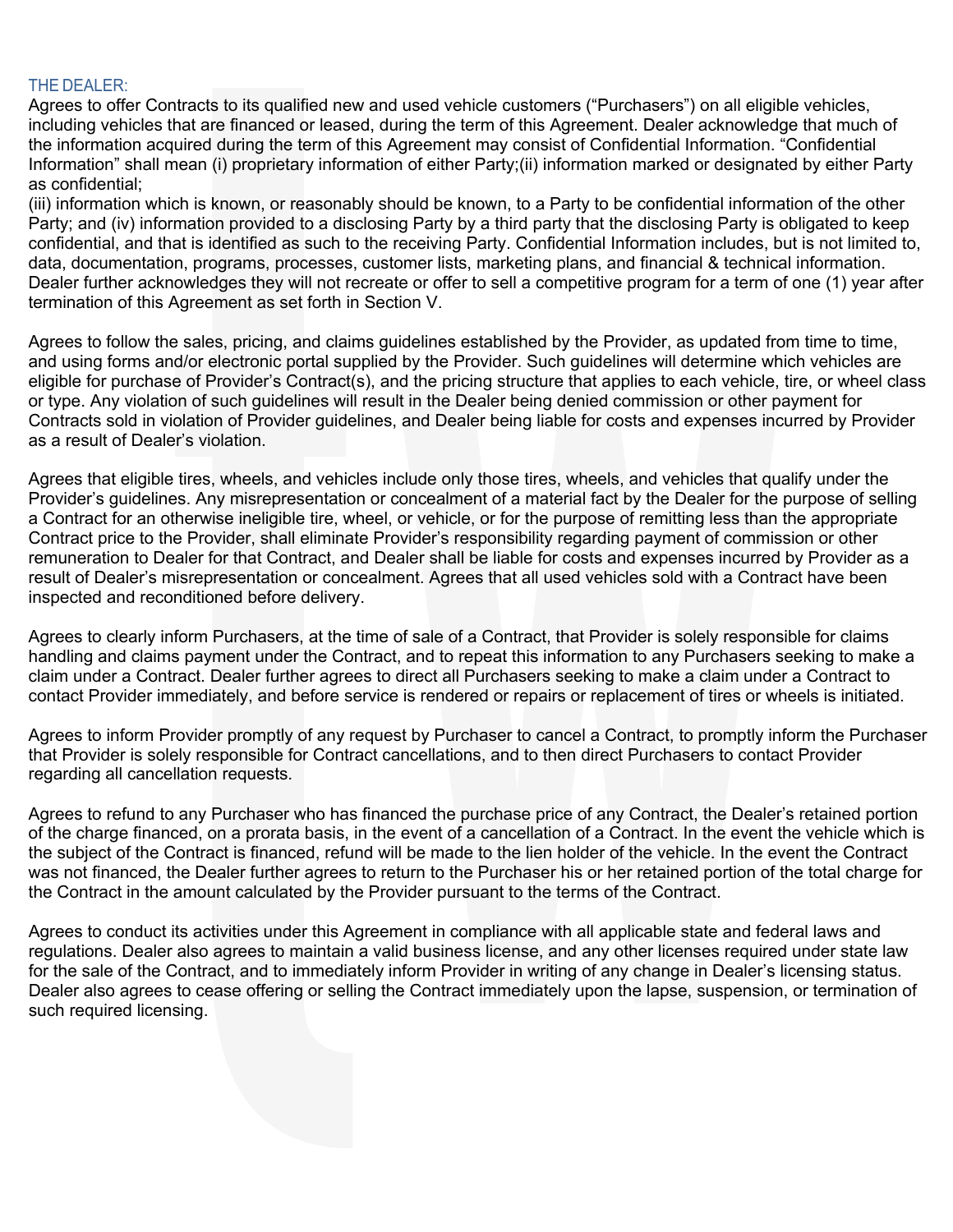Acknowledges that the offer and sale of the Contract must be incidental to the purchase transaction for a qualifying new or used vehicle, which includes the lease or financing of such new or used vehicle through the Dealer or other entity.

Agrees not to act as a front for the direct or indirect sale of the Contract by any third-party, by allowing such thirdparty to use Dealer's name or business to evade or circumvent the requirement that only a qualified Dealer, party to a Dealer Agreement, may offer for sale or sell the Contract to a Purchaser. Dealer further agrees not to act as a front for the direct or indirect sale of the Contract to Purchasers by the Provider.

Acknowledges that Provider assumes no obligation for the workmanship, quality of repairs or replacement of parts; nor for any bodily injury or property damage caused directly or indirectly by mechanical failure or malfunction, or any other cause, of a vehicle or any part thereof.

Violent Crime Control and Law Enforcement Act of 1994. The Dealer acknowledge that the Contracts are insured by a Service Contract Contractual Liability Insurance Policy ("CLIP"). The CLIP is the business of insurance and is subject to 18 USCS 1033, the federal Violent Crime Control and Law Enforcement Act of 1994(the "Act"). In accordance with the Act, the Dealer agrees not to assign any individual to perform services under this Agreement who has ever been convicted of a felony involving dishonesty or a breach of trust. Dealer also agrees to take reasonable steps to determine if any of its employees, contractors or subcontractors has ever been convicted of any criminal felony involving dishonesty or breach of trust or a violation of the Act. Further, Dealer agrees that it will not knowingly or willfully permit any person, contractor, or subcontractor, if so convicted, to provide any services under this Agreement. Dealer also agrees to promptly notify the Sidecars, inwriting, of any employee, contractor, or subcontractor of Dealer who, after the effective date of this Agreement, is convicted of a criminal felony involving dishonesty or breach of trust or violation of the Act.

Maintenance, Access and Retention of Records. Dealer shall maintain at its principal office accurate and complete books and records of all transactions performed by Dealer in connection with this Agreement, which books and records shall be maintained in accordance with commercial standards of record keeping and in accordance with all applicable laws. Dealer shall permit the Provider and any applicable governmental authority having jurisdiction over the Providers access to the books and records maintained by Dealer which directly relate to any transactions performed pursuant to this Agreement during the Term and, following any termination of this Agreement, until the later of (a) three

(3) years or (b) three (3) years after all of Provider's contractual obligations under the Contracts have expired. Dealer shall retain the books and records required by this Agreement for a period of not less than the shorter duration of three (3) years following any termination of the Agreement or three (3) years after all of Provider's contractual obligations to Contract Holders with respect to this Agreement expire.

Office of Foreign Asset Control Compliance. The Dealer agrees that in performing its duties and services under Agreement, that Dealer may be required to comply with the economic sanctions and trade embargoes administered and enforced by the

U.S. Treasury Department's Office of Foreign Assets Control ("OFAC"). The Dealer agrees that in performing its duties and the services under this Agreement, that Dealer shall not knowingly engage in transactions that, unless specifically licensed by OFAC, involve (a) individuals or entities appearing on the "Specially Designated National and Blocked Persons ("SDN") list, or (b) the Sanctioned Countries List. Dealer represents and warrants that as of the Effective Date of this Agreement it has a process in place for ensuring OFAC compliance, which it believes it meets the requirements of applicable law. Dealer agrees to maintain an OFAC compliance process while this Agreement remains in effect.

### THE PROVIDER:

Agrees to install, maintain, and administer the SideCars, Inc. program(s) as identified in the in the Dealer's Remittance Schedule, including all business development, claims handling, and Program administration requirements.

Agrees to supply to the Dealer Contract application and agreement forms, whether electronic or paper, transmittal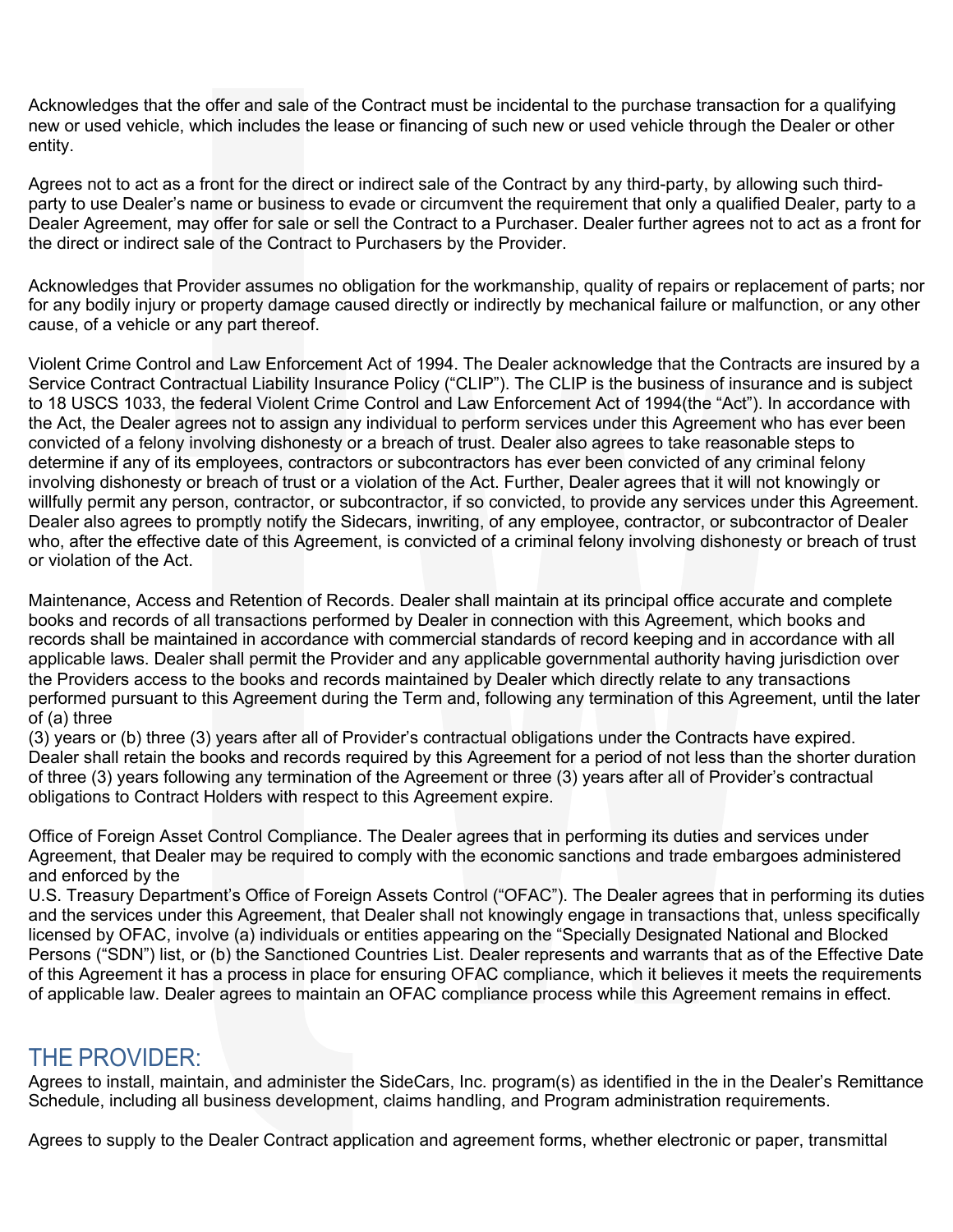forms, Program guidelines, remittance rate charts, as well as any advertising materials or other such forms as the Provider may hereafter supply for use in the Program, in the quantities needed from time to time by the Dealer and all as may be amended by Provider from time to time.

Agrees to provide Dealer with instruction on sales and claims procedures regarding the Program, sufficient to allow Dealer to offer and sell the Contract to any and all of its Purchasers and to direct Purchasers to Provider for claims, cancellation, or other Program information or action.

Agrees to maintain a CLIP insuring Provider's liability under the Contracts in accordance with applicable state laws, applicable rules of automobile finance companies, and applicable rules of payment plan providers that provide financing for the Contracts.

Retains responsibility for investigation, handling, and payment of all valid claims, in accordance with Contract provisions, for all Contracts sold by Dealer under this Program and in compliance with this Agreement.

Violent Crime Control and Law Enforcement Act of 1994. The Provider acknowledge that the Contracts are insured by a Service Contract Contractual Liability Insurance Policy("CLIP").The CLIP is the business of insurance and is subject to 18 USCS 1033, the federal Violent Crime Control and Law Enforcement Act of 1994 (the "Act"). In accordance with the Act, the Provider agrees not to assign any individual to perform services under this Agreement who has ever been convicted of a felony involving dishonesty or a breach of trust. Provider also agrees to take reasonable steps to determine if any of its employees, contractors or subcontractors has ever been convicted of any criminal felony involving dishonesty or breach of trust or a violation of the Act. Further, Provider agrees that it will not knowingly or willfully permit any person, contractor, or subcontractor, if so convicted, to provide any services under this Agreement. Provider also agrees to promptly notify the Dealer, in writing, of any employee, contractor, or subcontractor of Provider who, after the effective date of this Agreement, is convicted of a criminal felony involving dishonesty or breach of trust or violation of the Act.

Maintenance, Access and Retention of Records. Provider shall maintain at its principal office accurate and complete books and records of all transactions performed by Provider in connection with this Agreement, which books and records shall be maintained in accordance with commercial standards of record keeping and in accordance with all applicable laws. Provider shall permit the Dealer and any applicable governmental authority having jurisdiction over the Dealer's access to the books and records maintained by Provider which directly relate to any transactions performed pursuant to this Agreement during the Term and, following any termination of this Agreement, until the later of (a) three (3) years or (b) three (3) years after all of Dealer's contractual obligations under the Contracts have expired. Provider shall retain the books and records required by this Agreement for a period of not less than the shorter duration of three (3) years following any termination of the Agreement or three (3) years after all of Dealer's contractual obligations to Contract Holders with respect to this Agreement expire.

Office of Foreign Asset Control Compliance. The Provider agrees that in performing its duties and services under Agreement, that Provider may be required to comply with the economic sanctions and trade embargoes administered and enforced by the U.S. Treasury Department's Office of Foreign Assets Control ("OFAC"). The Provider agrees that in performing its duties and the services under this

Agreement, that Provider shall not knowingly engage in transactions that, unless specifically licensed by OFAC, involve (a) individuals or entities appearing on the "Specially Designated National and Blocked Persons ("SDN") list, or (b) the Sanctioned Countries List. Provider represents and warrants that as of the Effective Date of this Agreement it has a process in place for ensuring OFAC compliance, which it believes it meets the requirements of applicable law. Provider agrees to maintain an OFAC compliance process while this Agreement remains in effect.

### ASSIGNMENT AND NOTICES:

**Governing Law and Jurisdiction** – This Agreement shall in all respects deemed to be made, interpreted, enforced and governed by the laws of the State of Missouri, without reference to its conflict of laws. In the event of any dispute concerning this Agreement, Dealer hereby consents and submits to personal jurisdiction of any state or federal court having its situs in Jasper County, MO.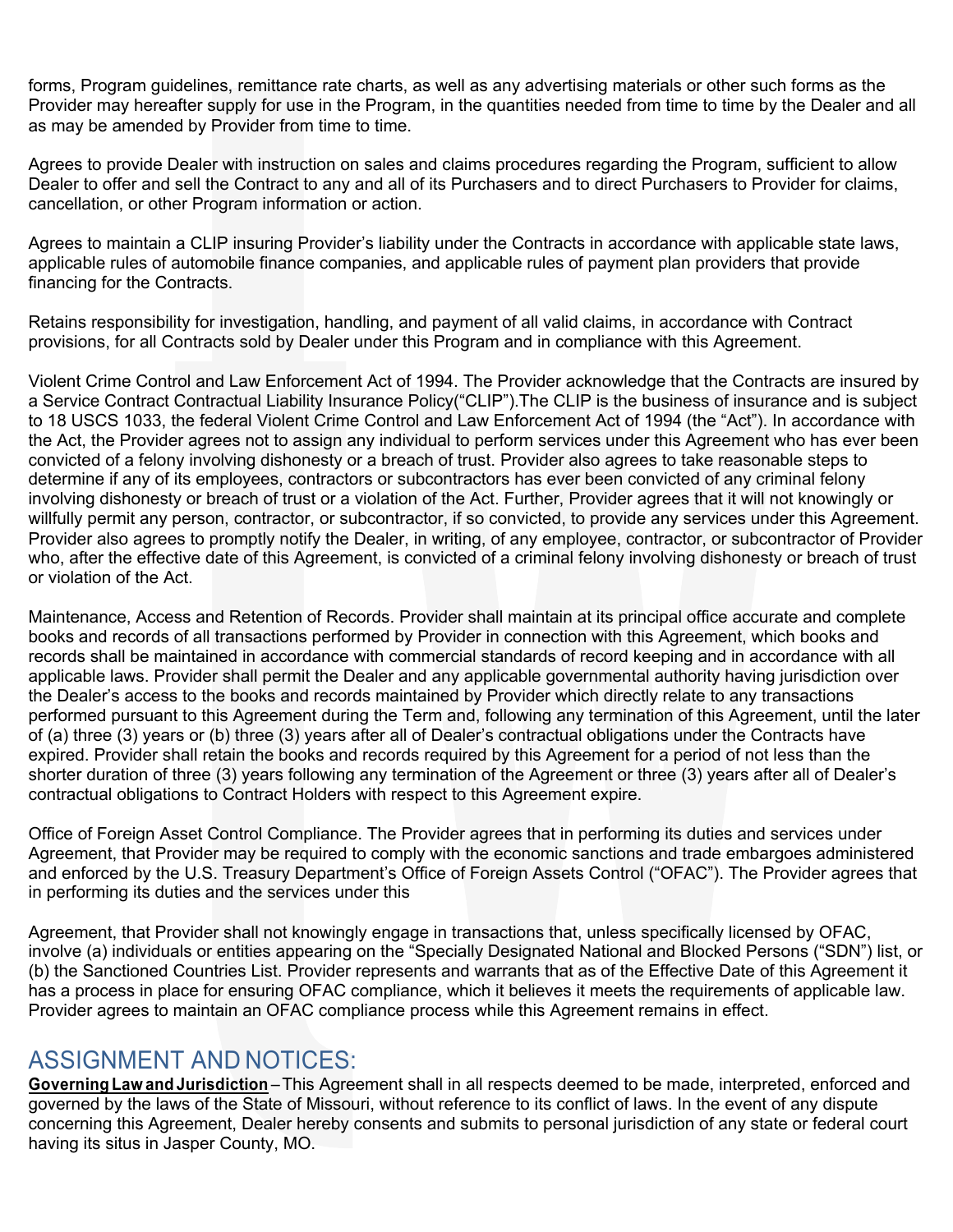All written notices required under this Agreement shall be deemed to be sufficiently given and effective if a copy thereof has been mailed by United States certified or registered mail, return receipt requested, in an envelope properly stamped and addressed, or delivered by facsimile to the appropriate address or number indicated herein. Notice to the parties, directed to the attention of the signing representative, shall be sent to the following addresses or such other addresses either party may theretofore have furnished by written notice to the other party:

If to Dealer:

If to Provider: SideCars, Inc. 532S.MainStreetJoplin, MO 64801 Attention: \_\_\_\_ Copy to: \_\_\_\_\_\_ Facsimile

Binding Effect. This Agreement shall be binding upon the parties here to, and the irrespective successors, heirs and assigns. Neither party may assign any of its rights or obligations under this Agreement without prior written consent of the other.

Counterparts. This Agreement may be executed in one or more counterparts, each of which shall be deemed an original, but all of which when taken together shall constitute one and the same instrument.

Entire Agreement. This Agreement is the entire agreement between the parties, and supersedes any and all previous agreements, negotiations or understandings, written or oral, between the parties.

Provider and its affiliates shall have the right of offset for the full amount of any funds due to or from Dealer covered under the terms of this Agreement or any agreement with Dealer, the Dealer's reinsurance company, if any, or Dealer's affiliates including the Dealer's failure to pay any lender or Contract holder for a Contract cancellation.

Integrity. Provider has agreed that no spiff or kickback payments to anyone inside or outside of Dealer will take place based on our sales or our relationships. If any financial benefits are to be rewarded over and above this agreement, they would apply to the Dealer's entity.

Modification. This Agreement may NOT be modified, amended or supplemented unless mutually agreed upon in writing and executed by the Provider and Dealer.

No Waiver. No term or provision of this Agreement shall be deemed waived, and no breach or default by shall be deemed excused, unless such waiver, consent or excuse is inwriting, and signed by parties hereto. A waiver by a party hereto of any breach or default by the other party to this agreement shall not constitute a continuing waiver or a waiver of any subsequent breach or default hereunder by the other party.

Headings. The headings and captions herein are inserted for convenience of reference only, and shall not serve to limit, expand or interpret the paragraphs to which they apply, and shall not be deemed part of this Agreement. Severability. In case any one or more of the provisions in this Agreement should be declared by a court, arbitrators or government agency or department to be invalid, illegal, or contained herein shall not in any way be affected or impaired thereby.

Effective Date. This Agreement is effective as of the day set forth above, provided that this agreement has been duly executed by the parties hereto.

#### ARBITRATION

If any dispute shall arise between Provider and Dealer with reference to the interpretation of this Agreement or their rights with respect to any transaction involved, the dispute shall be settled by arbitration in accordance with the rules of the American Arbitration Association. The dispute shall be referred to three (3) arbitrators knowledgeable with respect to the service contract industry. One arbitrator shall be chosen by each party and the two chosen shall